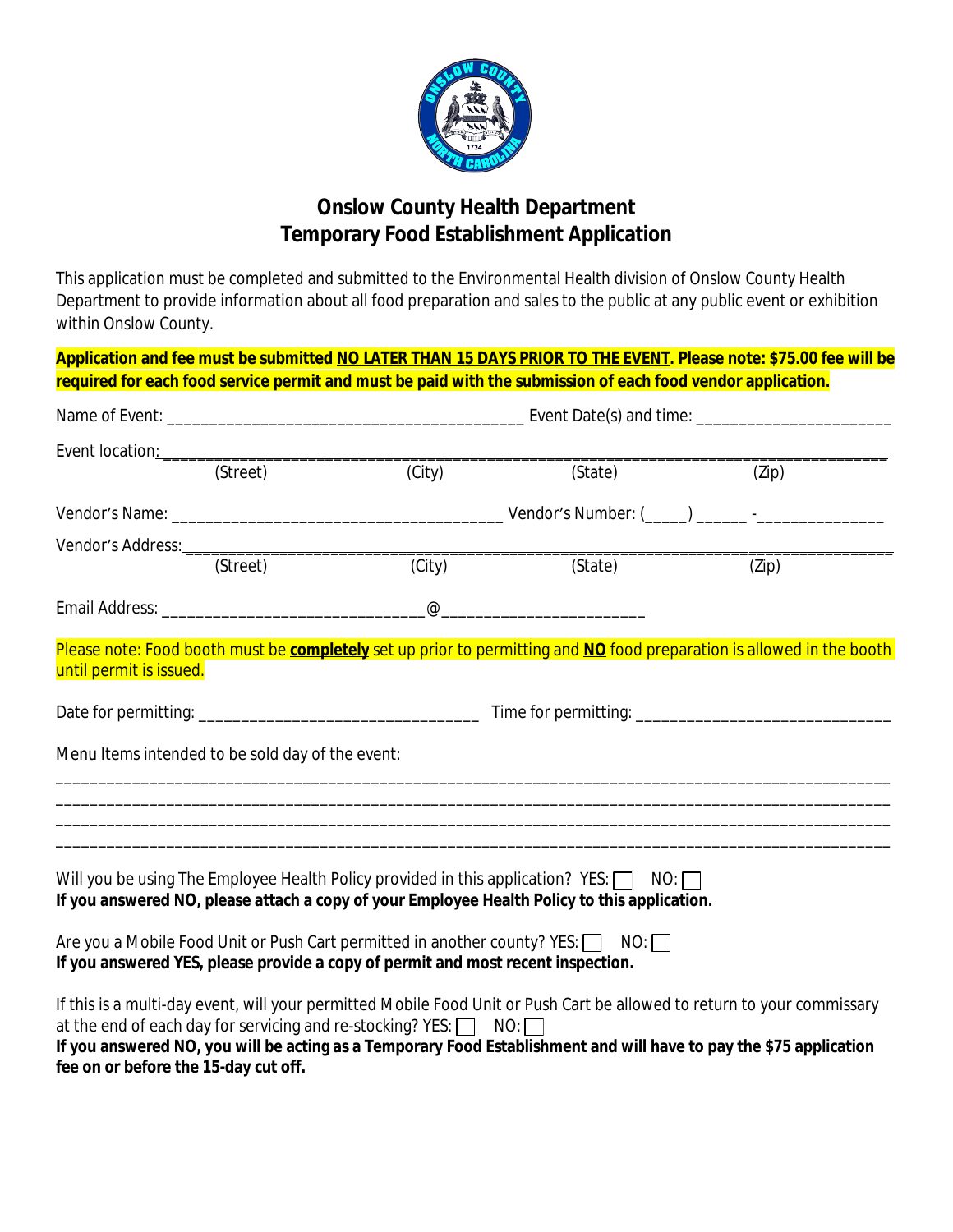Will any food or drink be prepared prior to the event? This includes washing produce, cutting meats and vegetables, marinating meats, rolling or shaping stuffed foods and cooking. YES:  $\Box$  NO:  $\Box$ **If you answered yes, all food must be prepared in an approved food service establishment, not a home kitchen. Your application must include a letter from the Food Service establishment owner listing what they will prepare for you, contact information, and a copy of the last inspection by the local health authority. Please note: Advanced preparation may require a separate permit by Onslow County Environmental Health for the preparation site.** Please check the box that best describes the source of water for your food booth:  $\Box$  Public water supplied by organizer (requires a food grade hose)  $\Box$  Tap water supplied by vendor  $\Box$  On-site private well (requires sampling by OCEH)  $\Box$  Bottled water supplied by vendor Check the box that best describes the disposal method for the following: Garbage: Wastewater:

| $\Box$ Waste dumped offsite |
|-----------------------------|
| $\Box$ Evant dumnetar       |

| <u>arbage:</u>       | Wastewater:                     | Grease:                        |
|----------------------|---------------------------------|--------------------------------|
| Waste dumped offsite | $\Box$ Portable toilet at event | $\Box$ Grease dumped offsite   |
| ∏Event dumpster      | $\Box$ Event grey water bin     | $\Box$ Event grease receptacle |
| 10ther:              | □ Other:                        | □ Other:                       |
|                      |                                 |                                |

Check the box that best describes your equipment:

| <u> Cold Holding:</u>                                  | Hot Holding:          | Utensil Washing:          | Hand Washing Set-up:       |
|--------------------------------------------------------|-----------------------|---------------------------|----------------------------|
| $\Box$ Refrigerated truck                              | $\Box$ Chafing dishes | $\Box$ 3 Utility sinks    | $\Box$ Mechanical sink     |
| $\Box$ Commercial refrigerator $\Box$ Electric hot box |                       | $\Box$ 3 Compartment sink | $\Box$ Gravity flow set-up |
| $\Box$ Freezer                                         | Grill                 | $\Box$ 3 Basins           | $\Box$ Other: $\Box$       |
| $\Box$ Other:                                          | $\Box$ Other:         | □ Other:                  |                            |
|                                                        |                       |                           |                            |

Please supply information about your ingredients and how they will be purchased. Check all that apply.

| Food Items and Ingredients | Raw | pre-<br>cooked | Pre-<br>portioned | Frozen | Ready<br>to Eat |
|----------------------------|-----|----------------|-------------------|--------|-----------------|
|                            |     |                |                   |        |                 |
|                            |     |                |                   |        |                 |
|                            |     |                |                   |        |                 |
|                            |     |                |                   |        |                 |
|                            |     |                |                   |        |                 |
|                            |     |                |                   |        |                 |
|                            |     |                |                   |        |                 |
|                            |     |                |                   |        |                 |
|                            |     |                |                   |        |                 |
|                            |     |                |                   |        |                 |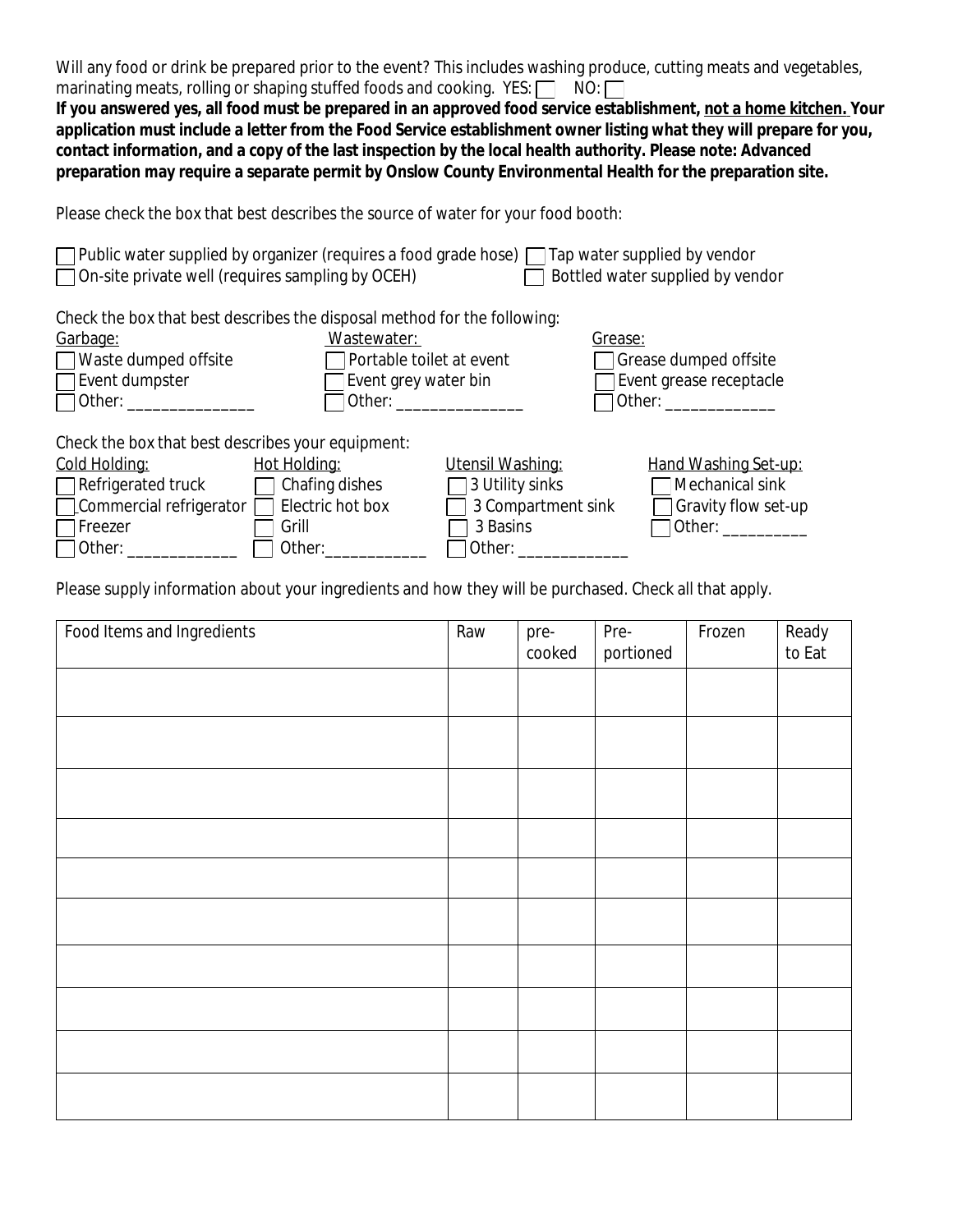|               | Indicate how food temperatures will be maintained during transport to the event (check all that apply):<br>□ Cooler with ice □ Refrigerated Truck □ Cambro □ Insulated heat bags □ Other                                                                                                                                                                                                                            |  |
|---------------|---------------------------------------------------------------------------------------------------------------------------------------------------------------------------------------------------------------------------------------------------------------------------------------------------------------------------------------------------------------------------------------------------------------------|--|
|               |                                                                                                                                                                                                                                                                                                                                                                                                                     |  |
|               |                                                                                                                                                                                                                                                                                                                                                                                                                     |  |
|               | Check boxes that best describe the disposal methods for the following:                                                                                                                                                                                                                                                                                                                                              |  |
|               | Wastewater:<br>$\Box$ Event providing grey water disposal bin<br>$\Box$ Event has onsite sewer available to use<br>□ Taking back to approved Food Service establishment                                                                                                                                                                                                                                             |  |
| Garbage:<br>П | Event providing dumpster/ pickup                                                                                                                                                                                                                                                                                                                                                                                    |  |
| П<br>П        | Check the box that best describes the food booth set up: **10x10 tent setup is only allowed with a very limited menu<br>3-sided (tent walls) tent ( u) x ( u) with front sneeze guard fans. Tent must restrict access from the public and<br>protect food from contamination on all sides.<br>Trailer/self-contained unit ( umix ( umix ( umix ( umix ( umix ( umix ( umix ( umix ( umix (<br>Building/indoor event |  |
| П             | Flooring in food service/storage area:<br>Grease mats under fryers<br>$\Box$ Asphalt or concrete<br>Matting, tarps or similar non-absorbent material                                                                                                                                                                                                                                                                |  |
| П             | Lighting in food service/storage areas:<br>Shielded bulbs<br>Shatterproof bulbs                                                                                                                                                                                                                                                                                                                                     |  |

PLEASE NOTE THAT APPROVAL FOR BOOTH SET UP AND COOKING EQUIPMENT SHALL COMPLY WITH LOCAL FIRE CODE AND SHALL BE PRE-APPROVED BY THE FIRE DEPARTMENT PRIOR TO OPERATION.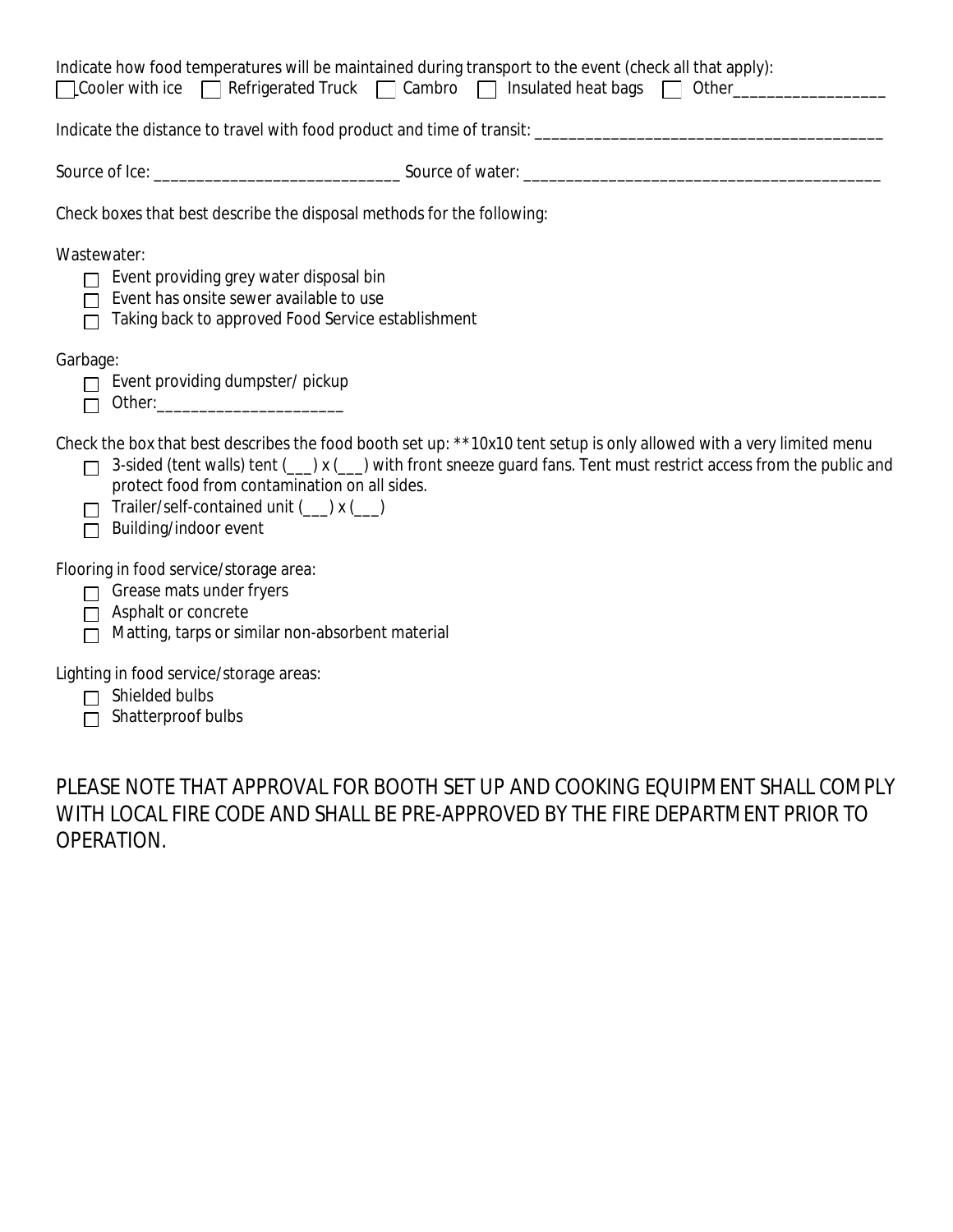# **Onslow County Checklist for Temporary Food Establishment Vendors**

The following is a checklist to aid a vendor in setting up a Temporary Food Establishment(TFE). All items on the checklist are necessary to obtain a permit for a TFE: however, additional requirements may be applicable.

| <b>Employee Requirements:</b>                                                                                                                                                                                                                                  | Utensil Washing:                                                                                                                                                                                                                                                             |  |  |
|----------------------------------------------------------------------------------------------------------------------------------------------------------------------------------------------------------------------------------------------------------------|------------------------------------------------------------------------------------------------------------------------------------------------------------------------------------------------------------------------------------------------------------------------------|--|--|
| No bare hand contact with ready to eat foods.<br>Employee health policy<br>Hair restraints (hats or hairnets)<br>No jewelry on arms and hands except plain ring                                                                                                | 3 comp sink, 3 utensil sinks, or 3 basins<br>Must be large enough to submerge largest<br>utensil<br>Drain board or counter space for air drying<br>Soapy water, rinse water, and sanitizer<br>Sanitizer test strips<br>Must reach a temperature of 110 degrees<br>Fahrenheit |  |  |
| Tent/Overhead Protection:                                                                                                                                                                                                                                      | Hand Wash Station:                                                                                                                                                                                                                                                           |  |  |
| All items of food operation must be under tent or<br>cover<br>Smokers used to cook large whole cuts or meats are<br>not required under cover - the lid to unit acts as a<br>cover                                                                              | At least 2-gallon container under pressure<br>$\bullet$<br>Must be at least 100 degrees Fahrenheit<br>Free-flowing faucet/turn spout<br>Soap and disposable towels<br>Waste water catch bucket must be labeled                                                               |  |  |
| Food Protected and Secured:                                                                                                                                                                                                                                    | Food From Approved Source, Protected and Secured:                                                                                                                                                                                                                            |  |  |
| Food secured at all times to prevent tampering and<br>$\bullet$<br>contamination<br>All food stored and transported in food grade<br>containers<br>No food exposed to customers (side guards or<br>sneeze guards if needed<br>Approved self-service condiments | Approved food sources with invoices<br>Food stored off ground<br>$\bullet$<br>No food or drink preparation is allowed prior<br>to issuance of permit<br>All raw meat, poultry, and seafood must be<br>purchased ready to cook                                                |  |  |
| Water Supply:                                                                                                                                                                                                                                                  | Fresh Fruit/ Vegetable:                                                                                                                                                                                                                                                      |  |  |
| Approved water source<br>$\bullet$<br>Hoses must be food grade and labeled with booth<br>$\bullet$<br>name. Backflow preventer required if directly<br>connected to water supply<br>Must have a means to heat water for utensil and<br>hand washing            | Produce must come in prewashed or a<br>separate produce sink is required<br>Produce sink is for produce washing only                                                                                                                                                         |  |  |
| Waste water disposal                                                                                                                                                                                                                                           | Lighting                                                                                                                                                                                                                                                                     |  |  |
| Disposal in an approved sewage system<br>Lines, buckets and tanks must be labeled                                                                                                                                                                              | All light shatterproof or shielded above food<br>prep or storage                                                                                                                                                                                                             |  |  |
| <b>Food Temperatures</b><br>Provide calibrated metal stem thermometer<br>Cold holding at 41F and below<br>Hot holding at 135F or above                                                                                                                         | Permitting Times:<br>Vendor is expected to be ready at permitting<br>time given<br>Vendor has 30 minutes to be ready for<br>$\bullet$<br>inspection or permit will be denied                                                                                                 |  |  |
| Insect and Environmental Protection:<br>3-sided tent or mesh sides<br>Fly fans<br>Ground cover in absence of asphalt, concrete, or<br>grass                                                                                                                    |                                                                                                                                                                                                                                                                              |  |  |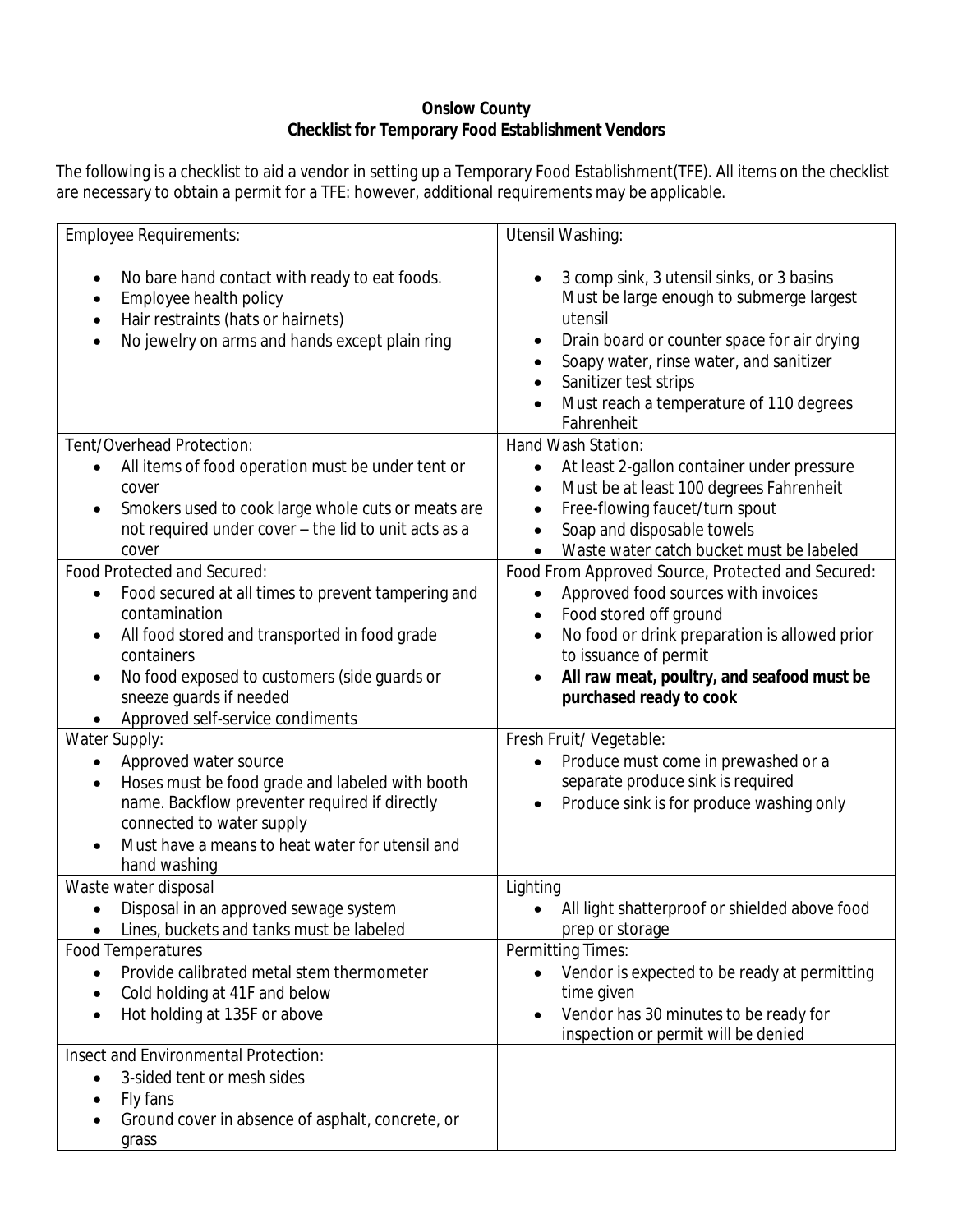#### **Conditional Employee or Food Employee Reporting Agreement FORM**  $1 - B$

Preventing Transmission of Diseases through Food by Infected Conditional Employees or Food Employees with Emphasis on Illness due to Norovirus, Salmonella Typhi, Shigella spp., or Shiga toxin-producing Escherichia coli (STEC), nontyphoidal Salmonella or Hepatitis A Virus

The purpose of this agreement is to inform conditional employees or food employees of the ir responsibility to notify the person in charge when they experience any of the conditions listed so that the person in charge can take appropriate steps to preclude the transmission of foodborne illness.

# I AGREE TO REPORT TO THE PERSON IN CHARGE:

## Any Onset of the Following Symptoms. Either While at Work or Outside of Work. Including the Date of **Onset:**

- 1. Diarrhea
- 2. Vomitina
- 3. Jaundice
- 4. Sore throat with fever

5. Infected cuts or wounds, or lesions containing pus on the hand, wrist, an exposed body part, or other body part and the cuts, wounds, or lesions are not properly covered (such as boils and infected wounds, however small)

### **Future Medical Diagnosis:**

Whenever diagnosed as being ill with Norovirus, typhoid fever (Salmonella Typhi), shigellosis (Shigella spp. infection), Escherichia coli O157:H7 or other STEC infection, nontyphoidal Salmonella or hepatitis A (hepatitis A virus infection)

### **Future Exposure to Foodborne Pathogens:**

1. Exposure to or suspicion of causing any confirmed disease outbreak of Norovirus, typhoid fever, shigellosis, E. coli O157:H7 or other STEC infection, or hepatitis A.

2. A household member diagnosed with Norovirus, typhoid fever, shigellosis, illness due to STEC, or hepatitis A.

3. A household member attending or working in a setting experiencing a confirmed disease outbreak of Norovirus, typhoid fever, shigellosis, E. coli O157:H7 or other STEC infection, or hepatitis A.

I have read (or had explained to me) and understand the requirements concerning my responsibilities under the Food Code and this agreement to comply with:

- 1. Reporting requirements specified above involving symptoms, diagnoses, and exposure specified;
- 2. Work restrictions or exclusions that are imposed upon me; and
- 3. Good hygienic practices.

I understand that failure to comply with the terms of this agreement could lead to action by the food establishment or the food regulatory authority that may jeopardize my employment and may involve legal action against me.

| Conditional Employee Name (please print) Network and Conditional Employee Name (please print)       |             |
|-----------------------------------------------------------------------------------------------------|-------------|
|                                                                                                     | Date        |
|                                                                                                     |             |
| Signature of Food Employee <b>contract the Second Employee</b> and the second state of $\mathbf{F}$ | <b>Date</b> |
| Signature of Permit Holder or Representative                                                        | Date        |